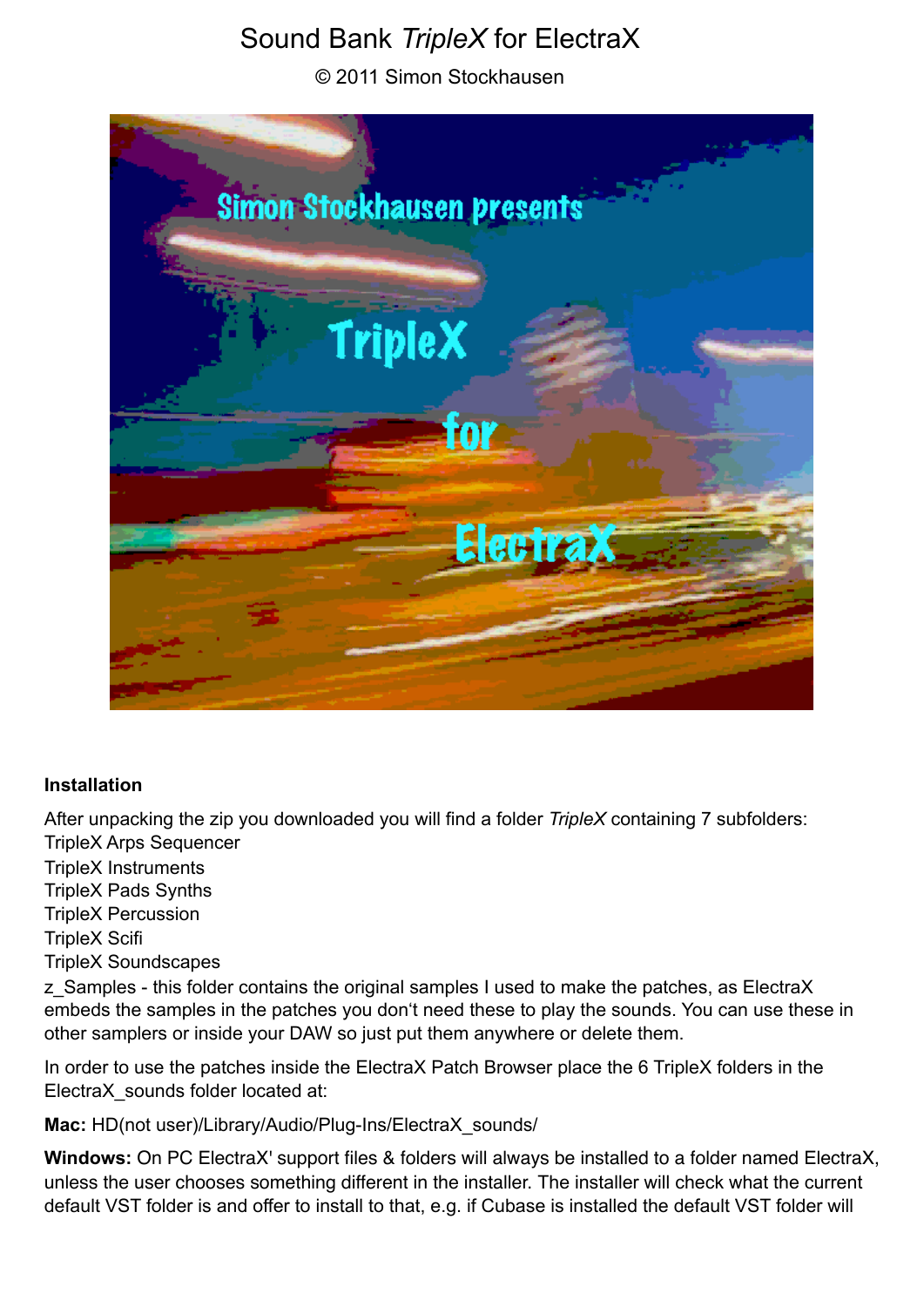be: "C:\Program Files\Steinberg\Vstplugins" the ElectraX installer will then install to "C:\Program Files \Steinberg\Vstplugins\ElectraX", all other ElectraX content will be installed into that ElectraX folder. So locate that main ElectraX folder and put the 6 TripleX folders in ElectraX/ElectraX\_sounds/ please. It could e.g. be: vstplugins\ElectraX\ElectraX\_sounds\

### **Licence agreement and terms of usage**

This license agreement is between you (the licensee) and me (Simon Stockhausen).

1.) The licensee must not distribute the patches and samples from *TripleX*, resample them, copy or otherwise replicate the patches and samples of this Sound Bank in any commercial, free or otherwise product. That includes sample and audio libraries and patches for samplers and sample based synthesizers. You can of course create such derivates for your own musical work as long as these derivates are only distributed in the context of musical work or sound design.

2.) The license to the Sound Bank *TripleX* may not be given away or sold.

### **Content**

This Bank contains 102 original patches with 30 variations.

There are 6 sound categories with Pads&Synths, Sequences, Soundscapes, Sci-Fi Textures, Instruments and Percussion (chromatic and achromatic) suitable for a wide range of musical styles. Many sounds are sample based utilizing samples especially produced for this Bank, also making use of a split-stereo workaround so that there are true stereo samples involved. You'll find sampled Saxophones, Flutes, Kalimba, electronic and vocal textures and much more, often modulating VA Oscillators with those samples via FM, a unique ElectraX feature yielding very interesting results. Quite a few resynthed waveforms are incorporated as well expanding the sonic palette even more. The unique Fractal Oscillators and Filters in ElectraX are used extensively creating dense and fascinating electronic textures. Up to 4 layers per patch make many of these patches sound *TripleX,* quite a few patches were programmed in split mode, distributing different sounds over the entire keyboard range. All patches have the Modwheel assigned and often use Aftertouch for additional sound sculpturing so it is advisable to use a keyboard with 88 keys and Aftertouch to make the best out of this Bank.

The download folder includes the original sample content as well, mainly split stereo and mono samples so that you will be able to use these in other samplers or inside your DAW.

## **Patchlist**

There are 102 original patches and 30 variations. The original patches are marked with an "org" and the variations with "var" Quite a few patches would qualify for more than one category, the current order made the most sense to me. I added some remarks and explanations for the patch content and controller assignments if I thought that was neccessary. Please check the Modwheel and Aftertouch for every patch while playing.

| <b>Arps Sequencers</b> | <b>Description</b> | <b>Controllers</b> |
|------------------------|--------------------|--------------------|
| 1.) Arp Circuits minor |                    |                    |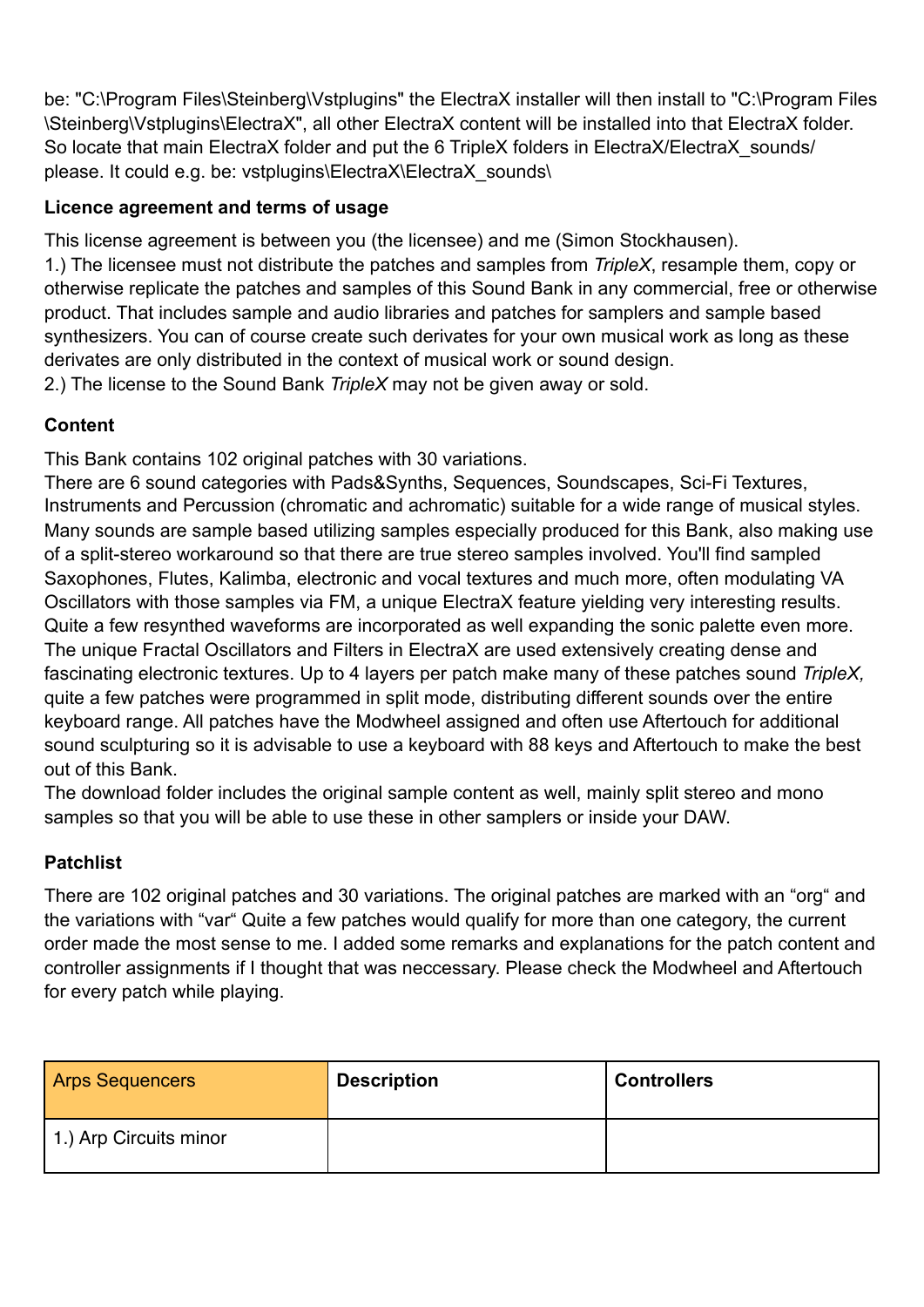| <b>Arps Sequencers</b>        | <b>Description</b>                | <b>Controllers</b>                                                          |
|-------------------------------|-----------------------------------|-----------------------------------------------------------------------------|
| 2.) Arp Dancing Dwarfs        |                                   | Modwheel->Pitchworx                                                         |
| 3a.) Arp Hypno Rider org      |                                   | Modwheel->Filterworx+Fuzz                                                   |
| 3b.) Arp Hypno Rider var      | only Bass Layer 1<br>(monophonic) |                                                                             |
| 4.) Arp Tripletizer           |                                   | Modwheel->FM, AT->adds<br>higher octave (Vol Osc 3)                         |
| 5.) ChaseQuencer              |                                   |                                                                             |
| 6.) Falling Rider             |                                   |                                                                             |
| 7.) Future Dancer             |                                   | Modwheel->Shaper Amount<br>AT->FM Detune                                    |
| 8.) Garden Eden Arp           |                                   |                                                                             |
| 9a.) Mean Triplet Munger org  |                                   | Modwheel->Filter Action                                                     |
| 9b.) Mean Triplet Munger var  | only Sax sample                   | Modwheel->Filter Action                                                     |
| 10a.) Motion Pan Sequence org |                                   |                                                                             |
| 10b.) Motion Pan Sequence var | double time                       |                                                                             |
| 11.) Pulsator                 |                                   |                                                                             |
| 12a.) R2D2 Dancer org         |                                   | Modwheel->Vol. Osc 2<br>AT->Shaper amount Filter 1                          |
| 12b.) R2D2 Dancer var         |                                   | Modwheel->Vol. Osc 2 + Layer<br>2 double time<br>AT->Shaper amount Filter 1 |
| 13.) RideQuencer              |                                   |                                                                             |
| 14.) SciFi Quencer            |                                   |                                                                             |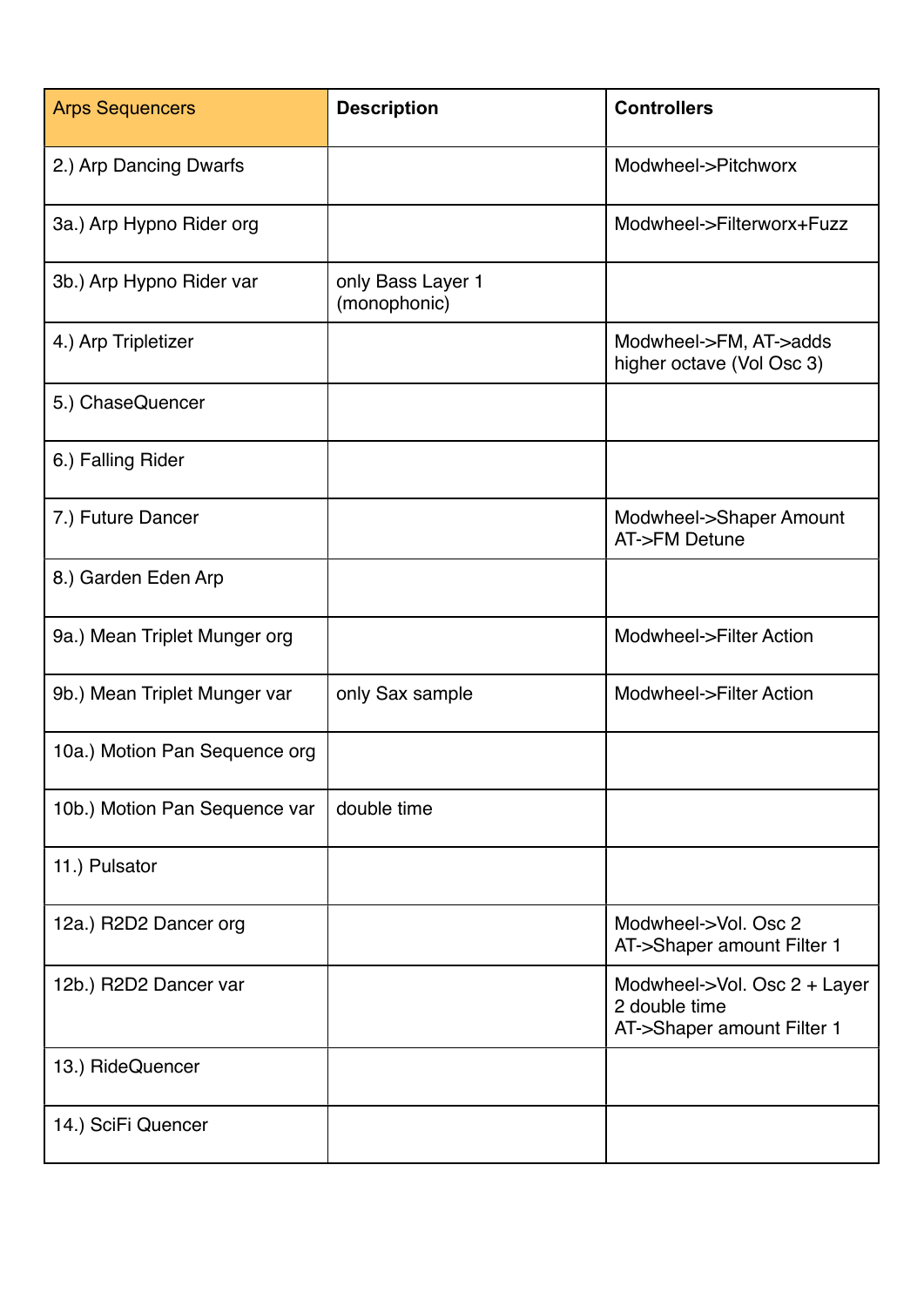| <b>Arps Sequencers</b>          | <b>Description</b>                                                   | <b>Controllers</b>                                                      |
|---------------------------------|----------------------------------------------------------------------|-------------------------------------------------------------------------|
| 15a.) Sync Sweller org          |                                                                      |                                                                         |
| 15b.) Sync Sweller var1         |                                                                      |                                                                         |
| 15c.) Sync Sweller var2         |                                                                      |                                                                         |
| 15d.) Sync Sweller var3         |                                                                      |                                                                         |
| 16.) Synced Riser               |                                                                      |                                                                         |
| 17.) TransGater                 |                                                                      |                                                                         |
| 18.) Triplet Melancholy         |                                                                      | Modwheel->Distortion                                                    |
| 19.) Urban Sequence             |                                                                      |                                                                         |
| 20a.) Woodhacker org            |                                                                      |                                                                         |
| 20b.) Woodhacker var            |                                                                      |                                                                         |
| <b>Instruments</b>              | <b>Description</b>                                                   | <b>Controllers</b>                                                      |
| 1.) Brass FM Drone              |                                                                      | Modwheel->Fliter Resonance<br>AT->Filter Distortion (Analog)            |
| 2.) Flute Clouds split          |                                                                      | Modwheel->Filter Ringmod<br>AT->adds FM modulated<br><b>Oscillators</b> |
| 3.) FM Sax 1                    |                                                                      | Modwheel->PW Mod Speed<br>AT->Pitch Sax Osc 2                           |
| 4.) FM Sax 2 Split              | 3 Altsax phrases split across<br>the Keyboard                        | Modwheel->Fliterworx                                                    |
| 5.) Instrumental Textures split |                                                                      |                                                                         |
| 6.) Space String                | 4 physically modelled String<br>samples split across the<br>keyboard | Modwheel->Filter Distortion<br>(Shaper)                                 |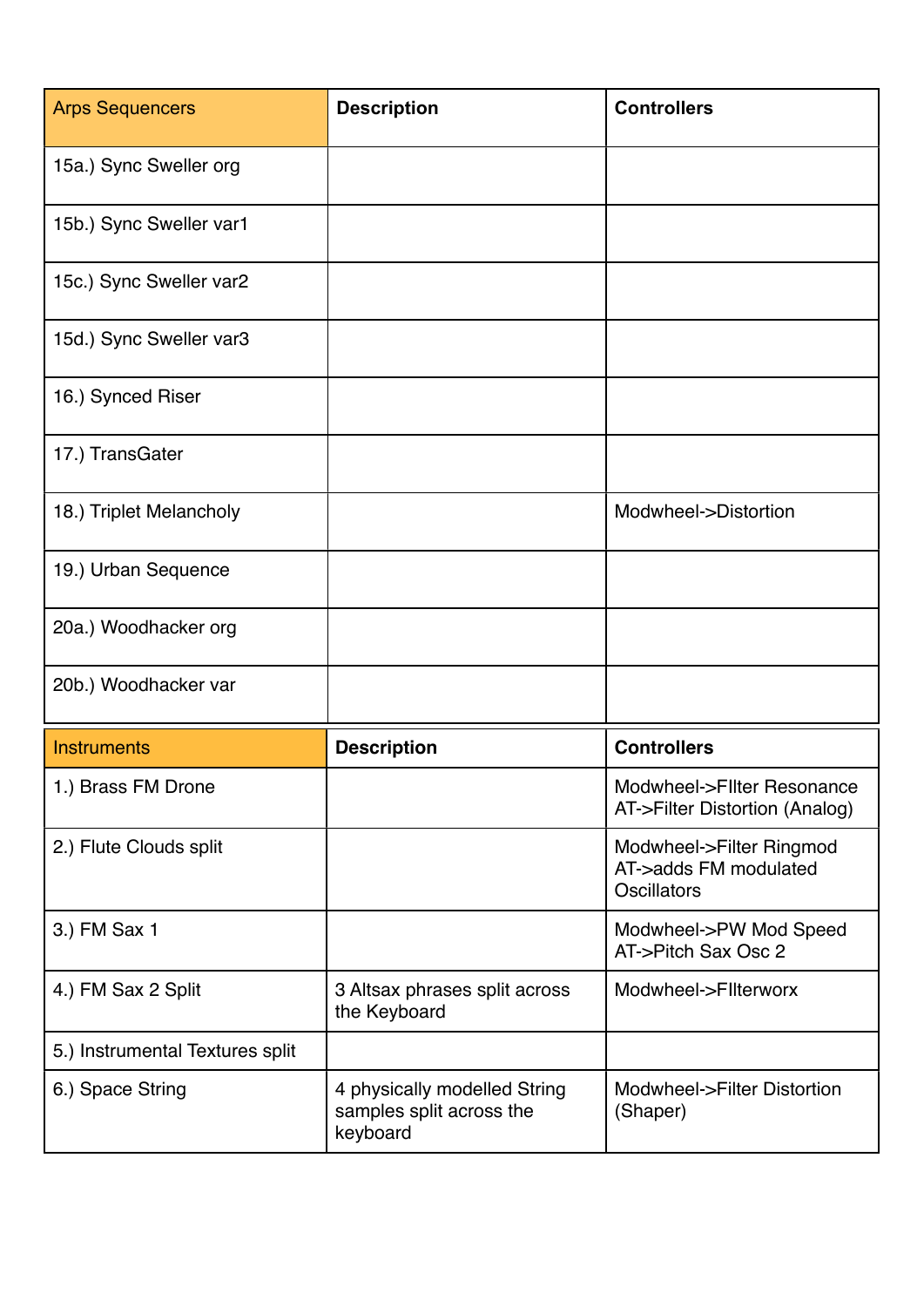| <b>Instruments</b>           | <b>Description</b>                                                                                                                                                        | <b>Controllers</b>                                                                                              |
|------------------------------|---------------------------------------------------------------------------------------------------------------------------------------------------------------------------|-----------------------------------------------------------------------------------------------------------------|
| 7.) Ssax Phrases Canon split | 2 Soprano Sax phrases split at<br><b>B3/C4</b><br>There are long envelopes<br>active in this patch for Filter<br>and Shaper Distortion so take<br>your time with this one | Modwheel->brings in Osc 3<br>which is FM modulated by<br>Sample in Osc 2<br>AT->temposynced rectangle<br>trills |
| 8a.) Ssax Trills split org   | 4 trills played on my Soprano<br>Sax split across the keyboard<br>modulating VA Oscillators via<br><b>FM</b>                                                              | Modwheel->Filter Cutoff<br>AT->Filter Ringmod                                                                   |
| 8b.) Ssax Trills split var   |                                                                                                                                                                           |                                                                                                                 |
| 9a.) Whistler org            | <b>Polyphonic Whistler</b>                                                                                                                                                | Modwheel->Filtermod Osc 2<br>AT->Mod Speed, Velocity->Air<br>amount                                             |
| 9b.) Whistler var            | <b>Monophonic Whistler</b>                                                                                                                                                |                                                                                                                 |
| Pads / Synths                | <b>Description</b>                                                                                                                                                        | <b>Controllers</b>                                                                                              |
| 1.) Church Pad               |                                                                                                                                                                           | Modwheel->Filter Cutoff<br>Synth 2 - Aftertouch->Drive/<br>Reso Synth 2                                         |
| 2.) Counter Sweeper          |                                                                                                                                                                           | Vel->Sweep Amount<br>Modwheel->PW Modulation<br>Aftertouch->Mod Speed                                           |
| 3.) Deranged Synth           |                                                                                                                                                                           |                                                                                                                 |
| 4.) Edgy Pad                 |                                                                                                                                                                           |                                                                                                                 |
| 5.) Epic Pad                 |                                                                                                                                                                           |                                                                                                                 |
| 6.) Frozen Pad               |                                                                                                                                                                           |                                                                                                                 |
| 7a.) Gentle Pad org          |                                                                                                                                                                           |                                                                                                                 |
| 7b.) Gentle Pad var          |                                                                                                                                                                           |                                                                                                                 |
| 8a.) Glass Drone org         |                                                                                                                                                                           | Modhweel->Filter Ringmod<br>AT->pitch of Glass samples                                                          |
| 8b.) Glass Drone var         | only samples, split across the<br>keyboard with some overlaps                                                                                                             | Modhweel->Filter Ringmod AT-<br>$\rightarrow$ pitch                                                             |
| 9a.) Glistening Wind Pad org |                                                                                                                                                                           |                                                                                                                 |
| 9b.) Glistening Wind Pad var |                                                                                                                                                                           |                                                                                                                 |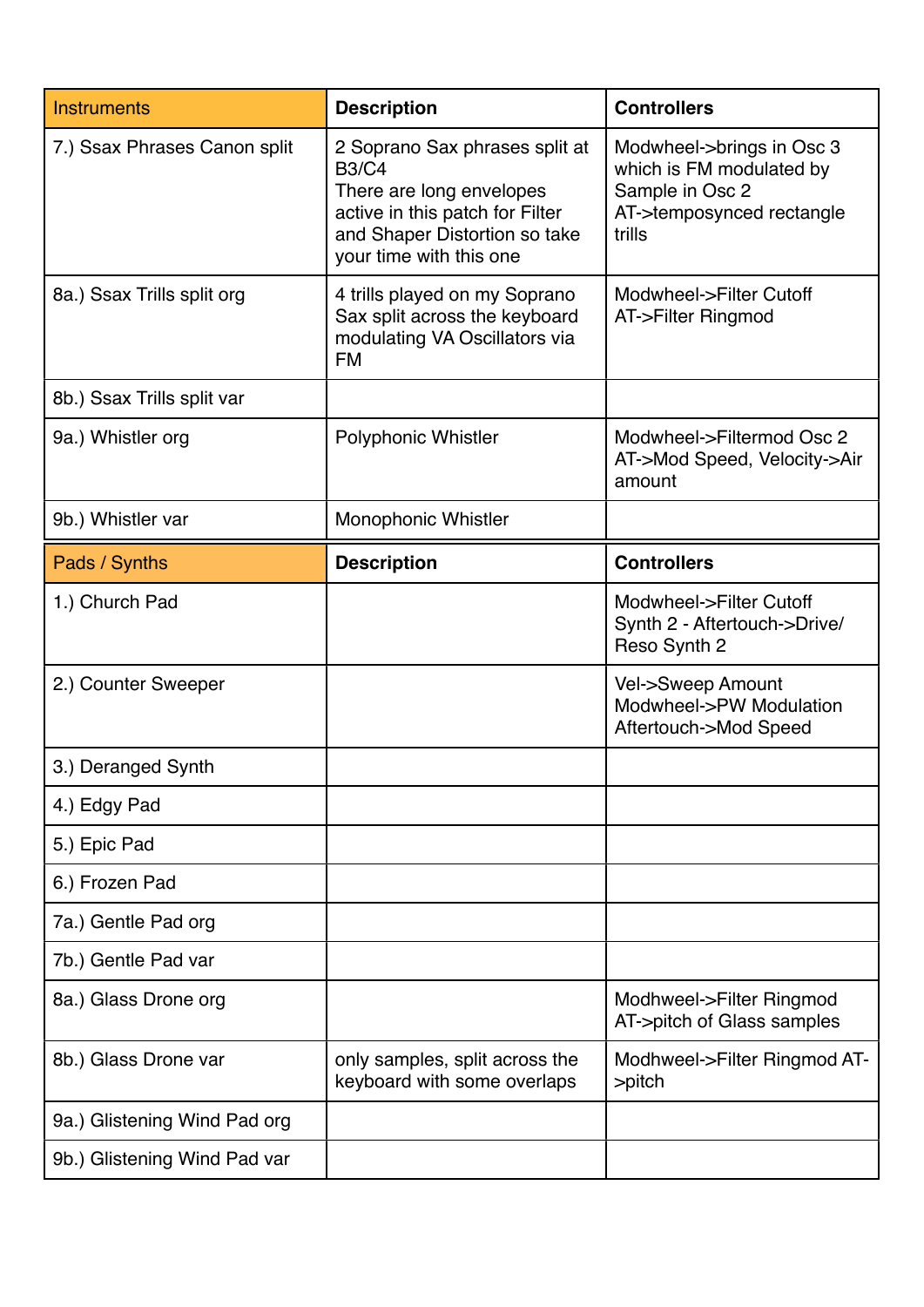| Pads / Synths                | <b>Description</b> | <b>Controllers</b>                                                                                                                           |
|------------------------------|--------------------|----------------------------------------------------------------------------------------------------------------------------------------------|
| 10.) Hipass Sweeper          |                    | Velocity->amount of Highpass<br>sweeping, Modwheel->pitch<br>Osc <sub>2</sub>                                                                |
| 11.) Insect Synth            |                    | Modwheel->makes the insect<br>more angry, Aftertouch->Filter<br>Mod/Resonance                                                                |
| 12a.) Long live Vangelis org |                    | Modwheel->adds Layer 3 one<br>octave up, AT->controls Filter<br>Envelope's sustain point level,<br>Velocity->Filter Envelope<br>attack speed |
| 12b.) Long live Vangelis var |                    |                                                                                                                                              |
| 13a.) Nervous Bee Pad org    |                    |                                                                                                                                              |
| 13b.) Nervous Bee Pad var    |                    |                                                                                                                                              |
| 14.) Organic Synth split     |                    | Modhwheel->Random Filter<br>Mod&Resonance, AT->Detune                                                                                        |
| 15.) Phased Sweeper          |                    | Aftertouch->Synced Pitch<br>Modulation, Modwheel->LP<br><b>Filter Cutoff</b>                                                                 |
| 16.) Replay Pad              |                    |                                                                                                                                              |
| 17.) Rise and Fall           |                    |                                                                                                                                              |
| 18a.) Rise and Fly org       |                    |                                                                                                                                              |
| 18b.) Rise and Fly var       |                    |                                                                                                                                              |
| 19.) Selfish Pad             |                    |                                                                                                                                              |
| 20.) So Nervous              |                    | Modwheel->Interval Changes<br>AT->LP Cutoff                                                                                                  |
| 21.) Solo Doom Synth         |                    |                                                                                                                                              |
| 22.) Synthbass Leader        |                    | Modwheel->Pitchmod                                                                                                                           |
| 23a.) Wasp Synth org         |                    | Modwheel->Filter Resonance                                                                                                                   |
| 23b.) Wasp Synth var         |                    | Modwheel->Filter Resonance<br>AT->brings in a 3rd layer tuned<br>up a fifth                                                                  |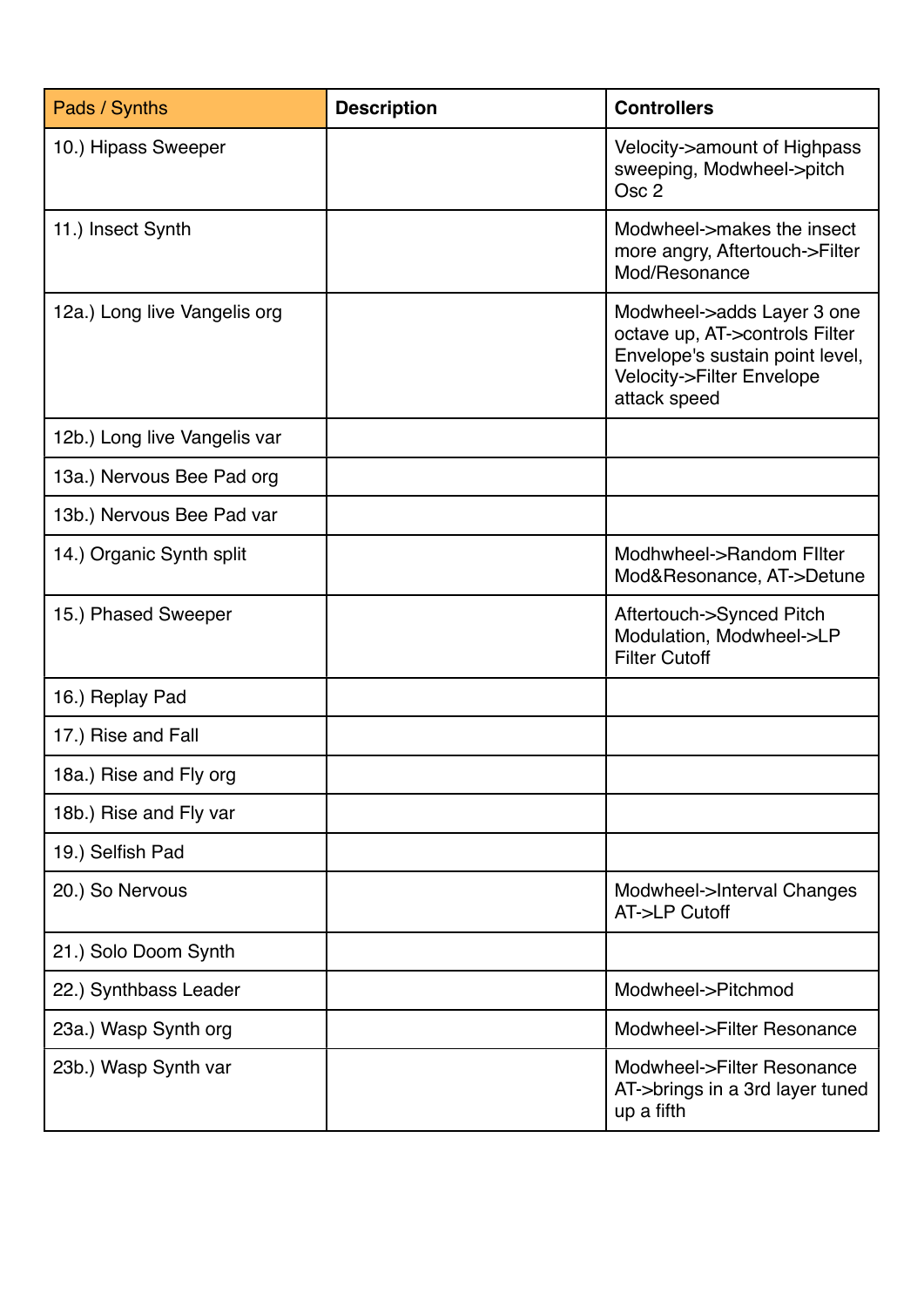| <b>Percussion</b>                   | <b>Description</b>                                                                                                              | <b>Controllers</b>                                      |
|-------------------------------------|---------------------------------------------------------------------------------------------------------------------------------|---------------------------------------------------------|
| 1a.) Asian Gongs Decay<br>Swell org |                                                                                                                                 | Aftertouch->Filter Ringmod /<br><b>Shaper Drive</b>     |
| 1b.) Asian Gongs Decay<br>Swell var | + Synth Oscillator in Layer 2                                                                                                   |                                                         |
| 2.) Crunk Loops                     |                                                                                                                                 |                                                         |
| 3a.) Digi Bells org                 | Velocity affects the envelope<br>shape as well as other things                                                                  | Modwheel->adds FM/LFO<br>modulation                     |
| 3b.) Digi Bells var                 |                                                                                                                                 | Modhweel->timbre change                                 |
| 4.) Electro Drums split             |                                                                                                                                 |                                                         |
| 5.) Gongs and Chimes FX split       |                                                                                                                                 |                                                         |
| 6a.) Glockenspiel org               |                                                                                                                                 |                                                         |
| 6b.) Glockenspiel var1              |                                                                                                                                 |                                                         |
| 6c.) Glockenspiel var2              |                                                                                                                                 |                                                         |
| 7a.) Kalimba org                    | Split Kalimba patch with 2<br>velocity layers, the second/<br>fourth layers play from velocity<br>96-127, split point at F3/F#3 | Modwheel->strange Pitchmod                              |
| 7b.) Kalimba var1                   | The second velocity layers are<br>tuned up an octave                                                                            |                                                         |
| 7c.) Kalimba FM var2                | +VA Oscillators wich are<br>modulated by the Kalimba<br>samples via FM                                                          | <b>Velocity controls FM amount</b><br>and PW modulation |
| 8.) Iron Timps                      | Layer 2 only plays between<br>velocity 96-127                                                                                   | Modwheel->adds Oscillator<br>with resynthed waveforms   |
| 9.) Metal Bowl                      |                                                                                                                                 |                                                         |
| Sci-Fi                              | <b>Description</b>                                                                                                              | <b>Controllers</b>                                      |
| 1.) Alien Birds                     |                                                                                                                                 |                                                         |
| 2.) Alien Seashore                  |                                                                                                                                 |                                                         |
| 3.) Alien Wind                      |                                                                                                                                 | Modwheel->Mod Speed                                     |
| 4.) Angry Robot                     |                                                                                                                                 |                                                         |
| 5.) Bell Drone                      |                                                                                                                                 |                                                         |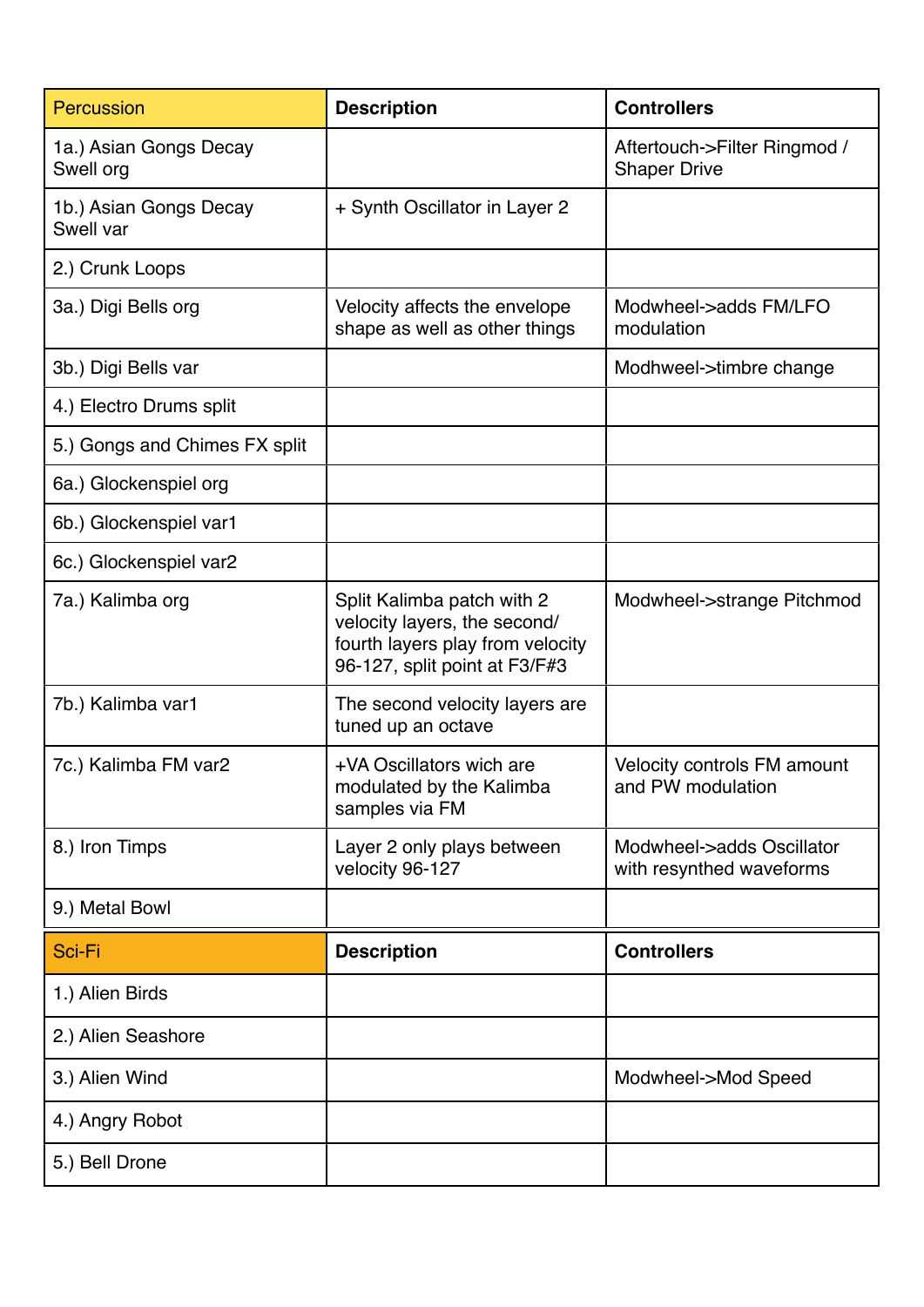| Sci-Fi                          | <b>Description</b>                            | <b>Controllers</b>                                                          |
|---------------------------------|-----------------------------------------------|-----------------------------------------------------------------------------|
| 6.) Cosmic Artifacts            | play looong notes, needs time<br>to evolve    | Modwheel->Density                                                           |
| 7.) Electronism                 |                                               |                                                                             |
| 8.) Filter Drops                |                                               | Modwheel->FM Amount<br>AT->Pitch Osc 2                                      |
| 9.) Friendly Space Sines        |                                               | Modwheel->FM modulation<br>AT->Vol Osc 1                                    |
| 10.) Intergalactic Transmission |                                               | Modwheel->Vol Osc 3 AT-<br>>Resonance Filter 1/Volume<br>Layer <sub>2</sub> |
| 11.) SciFi Scape                |                                               | Modwheel->LFO Speed                                                         |
| 12.) SciFi Waves 1              |                                               |                                                                             |
| 13.) SciFi Waves 2              |                                               | Modwheel->FM Amount<br>AT->Pitch/Vol Osc 3 + Filter<br>Resonance            |
| 14.) Sine Diver                 |                                               | Velocity->amount of pitch<br>glissando<br>Modwheel->Pitchmod                |
| 15.) Sine Ladder                |                                               |                                                                             |
| 16.) UFO Aborted Landing        |                                               | Modwheel->Pitchmod AT->LP<br>Cutoff                                         |
| 17.) UFO Departure              |                                               | Modwheel->Ringmod<br>AT->Volume Layer 2                                     |
| <b>Soundscapes</b>              | <b>Description</b>                            | <b>Controllers</b>                                                          |
| 1.) Birdvox                     | Mysterious vocal texture                      | Modwheel->Filter Resonance<br>Aftertouch->vocal pitch                       |
| 2.) Dreamland                   |                                               |                                                                             |
| 3.) Dronescape Split            | Lovely Bass tones here in the<br>low register | Modwheel->Filter Cutoff<br>AT->Ringmod/Filter Reso                          |
| 4.) Floating Dream              |                                               |                                                                             |
| 5a.) FM Sigh Vox org            |                                               | Modwheel->Filter Resonance                                                  |
| 5b.) FM Sigh Vox var            |                                               |                                                                             |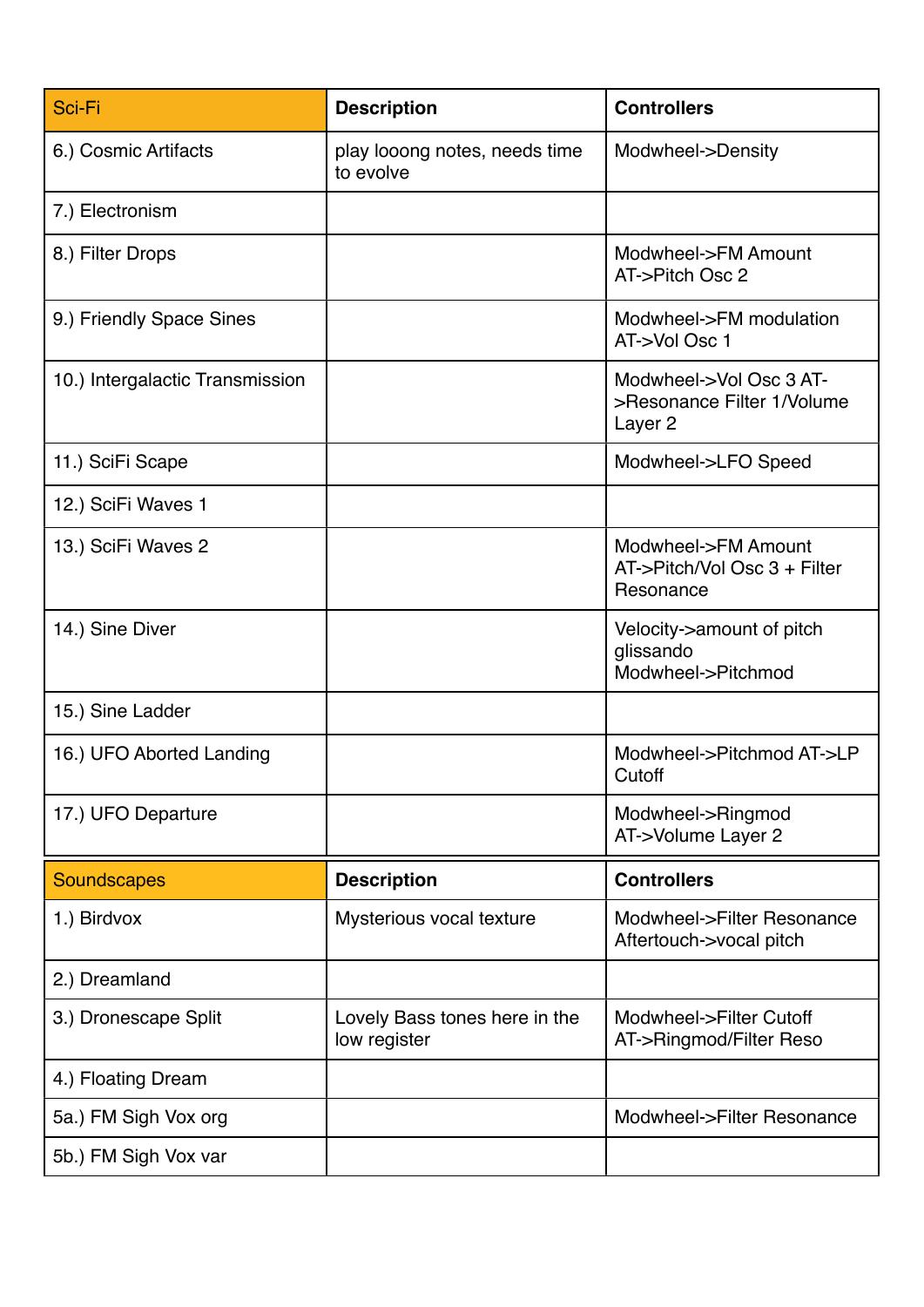| <b>Soundscapes</b>             | <b>Description</b>                                                                             | <b>Controllers</b>                                 |
|--------------------------------|------------------------------------------------------------------------------------------------|----------------------------------------------------|
| 6.) Heaven 1 split             | 4 heavenly Scapes split across<br>the keyboard, overlapping split<br>points at C1/C3/C5        | Modwheel->Filter Resonance,<br>AT->Pitchmod        |
| 7.) Heaven 2 split             | 4 heavenly Scapes split across<br>the keyboard, overlapping split<br>points at C1/C3/C5        | Modwheel->Filter Resonance,<br>AT->Pitchmod        |
| 8a.) Interiors org             |                                                                                                |                                                    |
| 8b.) Interiors var             |                                                                                                |                                                    |
| 9a.) Interval Textures org     |                                                                                                | Modwheel->Filter Drive                             |
| 9b.) Interval Textures var1    |                                                                                                |                                                    |
| 9c.) Interval Textures var2 FM |                                                                                                |                                                    |
| 10.) Meditation Synth          |                                                                                                | Modwheel->Filter Cutoff F1<br>AT->Filter Cutoff F2 |
| 11.) Metal Space               | The Layer 2 Impacts are very<br>velocity sensitive                                             |                                                    |
| 12.) Midnight split            |                                                                                                | Modwheel->Filter<br>Waveshaper, AT->RM Pitch       |
| 13.) New World                 |                                                                                                | Modwheel->Fliterworx<br>AT->strange Pitchworx      |
| 14.) Orion                     |                                                                                                |                                                    |
| 15.) Penguin Scape             |                                                                                                | Modwheel->Filterworx<br>AT->Pitchworx              |
| 16.) Ring Doom                 |                                                                                                | please check MW and AT                             |
| 17a.) Slow Cinema split        | 4 Layers/Synths split across<br>the Keyboard, this patch can<br>crackle but I have no idea why | please check MW and AT                             |
| 17b.) Slow Cinema var          | using only layers 3/4<br><b>Cello Flagolets and Chimes</b><br>Chimes play from C2 upwards      | please check MW and AT                             |
| 18.) Stars                     | also play very staccato                                                                        |                                                    |
| 19.) Stochastic Combs          |                                                                                                | please check MW and AT                             |
| 20.) Submerged split           | Play Overtone melodies with<br>the Modwheel                                                    | AT->Filter RM                                      |